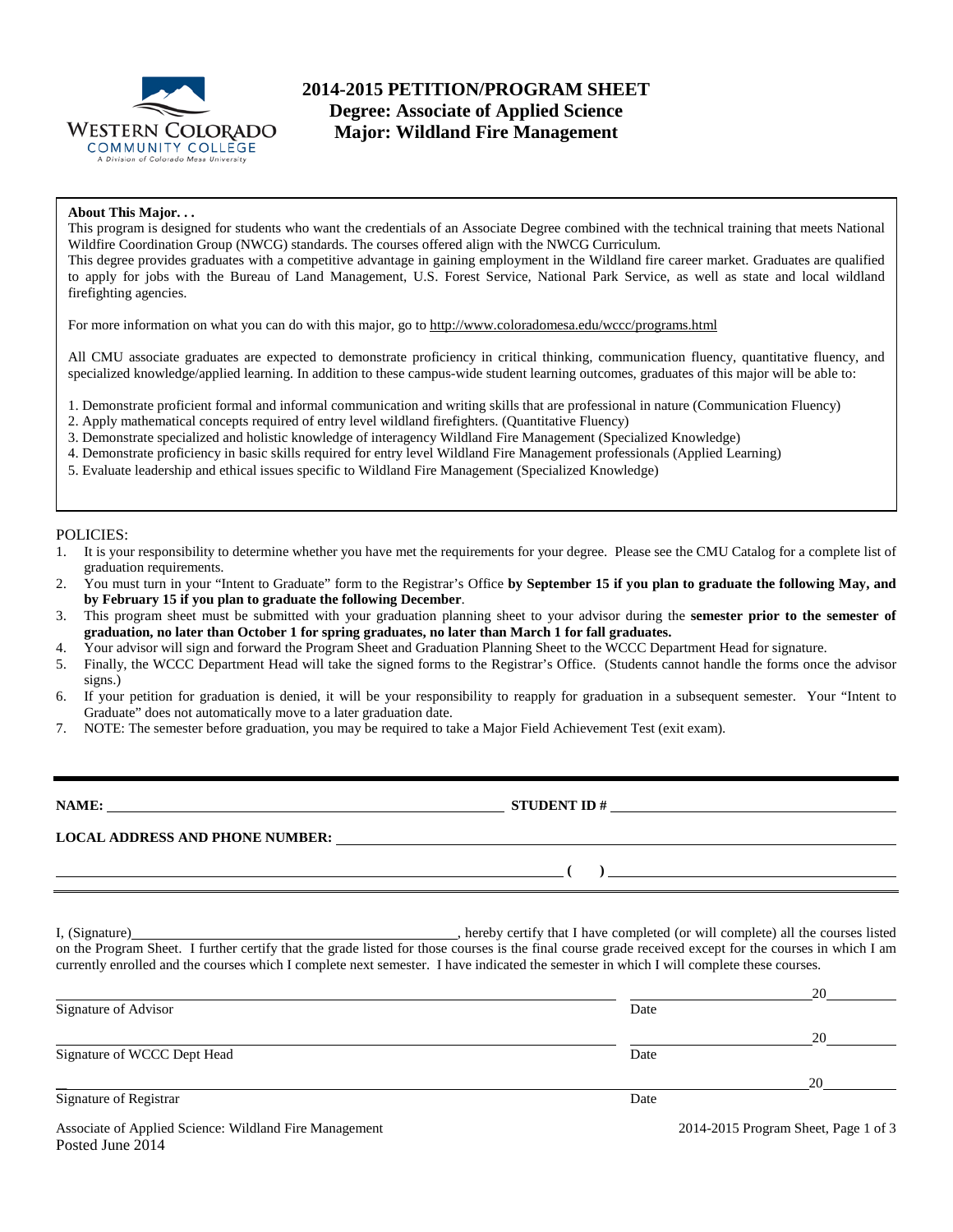**Students should work closely with a faculty advisor when selecting and scheduling courses prior to registration.** 

Degree Requirements:

- Minimum 60 semester hours total A minimum of 16 taken at CMU in no fewer than two semesters.
- 2.00 cumulative GPA or higher in all CMU coursework
- A grade of "C" or higher must be achieved in coursework toward major content area.
- Pre-collegiate courses (usually numbered below 100) cannot be used for graduation.
- A student must follow the CMU graduation requirements either from 1) the program sheet for the major in effect at the time the student officially declares a major; or 2) a program sheet for the major approved for a year subsequent to the year during which the student officially declares the major and is approved for the student by the department head. Because a program may have requirements specific to the degree, the student should check with the faculty advisor for additional criteria. It is the student's responsibility to be aware of, and follow, all requirements for the degree being pursued. Any exceptions or substitutions must be approved by the student's faculty advisor and Department Head.
- When filling out the program sheet a course can be used only once.
- See the "Undergraduate Graduation Requirements" in the Colorado Mesa University catalog for additional graduation information.

#### **GENERAL EDUCATION REQUIREMENTS** (Minimum 15 semester hours)

See the current catalog for a list of courses that fulfill the requirements below. If a course is on the general education list of options and a requirement for your major, you must use it to fulfill the major requirement and make a different selection within the general education requirement.

| <b>Course No Title</b>                  |   | Sem.hrs Grade Term |
|-----------------------------------------|---|--------------------|
| <b>Communication</b> (6 semester hours) |   |                    |
| <b>ENGL 111 English Composition</b>     | 3 |                    |
| <b>ENGL 112 English Composition</b>     | 3 |                    |
| $-OR-$                                  |   |                    |
| <b>ENGL 111 English Composition and</b> | 3 |                    |
| SPCH 101 Interpersonal Communication or | 3 |                    |
| SPCH 102 Speechmaking                   | 3 |                    |
|                                         |   |                    |

**Mathematics: MATH 108 or higher** (Minimum 3 semester hours)

MATH 108\*

\*Note: MATH 110 or higher is required for BAS in Public Administration and MATH 113 or higher is required for BS in Environmental Science

**Social Sciences, Natural Science, Fine Arts or Humanities or Selected Applied Studies Courses\*** (Minimum 6 semester hours)

\_\_\_\_\_ \_\_\_\_\_ \_\_\_\_\_\_\_\_\_\_\_\_\_\_\_\_\_\_\_\_\_\_\_\_ 3 \_\_\_\_\_ \_\_\_\_\_\_\_\_ \_\_\_\_\_ \_\_\_\_\_ \_\_\_\_\_\_\_\_\_\_\_\_\_\_\_\_\_\_\_\_\_\_\_\_ 3 \_\_\_\_\_ \_\_\_\_\_\_\_\_

### **OTHER LOWER DIVISION REQUIREMENTS**

|                     | <u> UTHEN LUMEN DI MBION NEQUINEMEN</u><br><b>Wellness (2 semester hours)</b> | <u>110</u>              |                          |                                                                                                                                                                                                                                      |
|---------------------|-------------------------------------------------------------------------------|-------------------------|--------------------------|--------------------------------------------------------------------------------------------------------------------------------------------------------------------------------------------------------------------------------------|
| <b>KINE 100</b>     | <b>Health and Wellness</b>                                                    | 1                       |                          |                                                                                                                                                                                                                                      |
|                     | KINA 127 Physical Conditioning                                                | 1                       |                          |                                                                                                                                                                                                                                      |
|                     |                                                                               |                         |                          |                                                                                                                                                                                                                                      |
| <b>ASSOCIATE OF</b> | <b>APPLIED</b>                                                                | <b>SCIENCE:</b>         |                          | <b>COURSE</b>                                                                                                                                                                                                                        |
|                     | <b>REQUIREMENTS</b> (29 semester hours)                                       |                         |                          |                                                                                                                                                                                                                                      |
|                     |                                                                               |                         |                          |                                                                                                                                                                                                                                      |
| <b>ENVS 101</b>     | Intro to Environmental Science                                                | $\overline{\mathbf{3}}$ |                          |                                                                                                                                                                                                                                      |
| GEOL 103            | Weather and Climate                                                           | 3                       |                          | $\overline{\phantom{0}}$                                                                                                                                                                                                             |
| GEOG 131            | Cartography                                                                   | 3                       |                          |                                                                                                                                                                                                                                      |
| <b>KINE 265</b>     | First Aid/CPR for Prof.                                                       | 3                       |                          |                                                                                                                                                                                                                                      |
| <b>FSWM 102</b>     | Firefighter Type I Training                                                   | 1                       |                          |                                                                                                                                                                                                                                      |
| <b>FSWM 100</b>     | Basic Fire Guard School                                                       | 4                       |                          | $ -$                                                                                                                                                                                                                                 |
| <b>FSWM 140</b>     | Initial Attack Inc Commander                                                  | 1                       |                          |                                                                                                                                                                                                                                      |
| <b>FSWM 142</b>     | Pumps and Water Use                                                           | 1                       |                          |                                                                                                                                                                                                                                      |
| <b>FSWM 144</b>     | Fire Ops Interface                                                            | 2                       |                          | $ -$                                                                                                                                                                                                                                 |
| <b>FSWM 147</b>     | <b>Ignition Operations</b>                                                    | 2                       |                          |                                                                                                                                                                                                                                      |
| <b>FSWM 151</b>     | <b>Basic Air Operations</b>                                                   | 1                       |                          |                                                                                                                                                                                                                                      |
| <b>FSWM 153</b>     | <b>Intermediate Fire Behav</b>                                                | $\overline{2}$          |                          |                                                                                                                                                                                                                                      |
| <b>FSWM 155</b>     | Intermediate ICS (I 200 / 300)                                                | 2                       |                          |                                                                                                                                                                                                                                      |
| <b>FSWM 156</b>     | Fellowship/Leadership                                                         | 1                       |                          |                                                                                                                                                                                                                                      |
|                     |                                                                               |                         |                          |                                                                                                                                                                                                                                      |
|                     | <b>Restricted Electives</b> (Select 13 semester hours)                        |                         |                          |                                                                                                                                                                                                                                      |
|                     |                                                                               |                         |                          |                                                                                                                                                                                                                                      |
| <b>BIOL</b> 107     | Principles of Plant Biology                                                   | 3                       |                          |                                                                                                                                                                                                                                      |
| <b>BIOL 107L</b>    | Principles of Plant Bio Lab                                                   | 1                       |                          | $ -$                                                                                                                                                                                                                                 |
| <b>CHEM 121</b>     | Principles of Chemistry                                                       | 4                       |                          | $ -$                                                                                                                                                                                                                                 |
| CHEM 121L           | Principles of Chemistry Lab                                                   | 1                       |                          |                                                                                                                                                                                                                                      |
| <b>ENGL 219</b>     | Intro to Professional Writing                                                 | 3                       |                          |                                                                                                                                                                                                                                      |
| <b>ENVS 204</b>     | Intro to Ecosystem Mgt                                                        | 3                       |                          | $\overline{\phantom{a}}$                                                                                                                                                                                                             |
| <b>ENVS 204L</b>    | Intro to Ecosystem Lab                                                        | 1                       | -- -                     |                                                                                                                                                                                                                                      |
| <b>ENVS 360</b>     | Fire Ecology                                                                  | 3                       |                          | $\overline{\phantom{a}}$ and $\overline{\phantom{a}}$                                                                                                                                                                                |
| ENVS 360L           | Fire Ecology Lab                                                              | 1                       |                          |                                                                                                                                                                                                                                      |
| <b>EMTS</b> 115     | <b>Emergency Medical Responder</b>                                            | 3                       |                          | —— —                                                                                                                                                                                                                                 |
| <b>ENVS 204</b>     | Intro to Ecosystem Mgt                                                        | 3                       |                          |                                                                                                                                                                                                                                      |
| ENVS 204L           | Intro to Ecosystem Lab                                                        | 1                       |                          | __ __                                                                                                                                                                                                                                |
| <b>FSWM 103</b>     | Exp Dispatch Recorder                                                         | 1                       | $\overline{\phantom{a}}$ |                                                                                                                                                                                                                                      |
| <b>FSWM 143</b>     | Wildfire Chain Saws                                                           | 2                       |                          |                                                                                                                                                                                                                                      |
| <b>FSWM 141</b>     | Intro to Incident Information                                                 | $\overline{c}$          |                          |                                                                                                                                                                                                                                      |
| <b>FSWM 148</b>     | Status / Check-in Recorder                                                    | 1                       |                          | <u> Albany Albany (Albany Albany Albany Albany Albany Albany Albany Albany Albany Albany Albany Albany Albany Albany Albany Albany Albany Albany Albany Albany Albany Albany Albany Albany Albany Albany Albany Albany Albany Al</u> |
| <b>FSWM 152</b>     | <b>Helicopter Crew Member</b>                                                 | 2                       |                          | $ -$                                                                                                                                                                                                                                 |
| <b>FSWM 158</b>     | Fire Service Driving                                                          | 2                       |                          | - -                                                                                                                                                                                                                                  |
| FSWM 162            | <b>Advanced Task Book</b>                                                     | 3                       |                          | $\overline{\phantom{a}}$                                                                                                                                                                                                             |
| <b>FSWM 200</b>     | <b>Extended Attack IC</b>                                                     | 1                       |                          |                                                                                                                                                                                                                                      |
| <b>FSWM 205</b>     | Intro to Fire Behav Calc                                                      | 2                       |                          |                                                                                                                                                                                                                                      |
| <b>FSWM 278</b>     | <b>Supervised Work Experience</b>                                             | 3                       |                          |                                                                                                                                                                                                                                      |
| <b>FSWM 196</b>     | Topics                                                                        | $1-3$                   |                          |                                                                                                                                                                                                                                      |
| <b>FSWM 296</b>     | Topics                                                                        | $1-3$                   |                          |                                                                                                                                                                                                                                      |
| <b>FSWM 299</b>     | Internship                                                                    | 3-8                     |                          |                                                                                                                                                                                                                                      |
|                     | MANG 201Principles of Management                                              |                         |                          |                                                                                                                                                                                                                                      |
| <b>MANG 221</b>     | <b>Supervisory Concepts</b>                                                   | 3                       |                          |                                                                                                                                                                                                                                      |

\*Please see your advisor for requirements specific to this program.

\*\*Required for this degree.